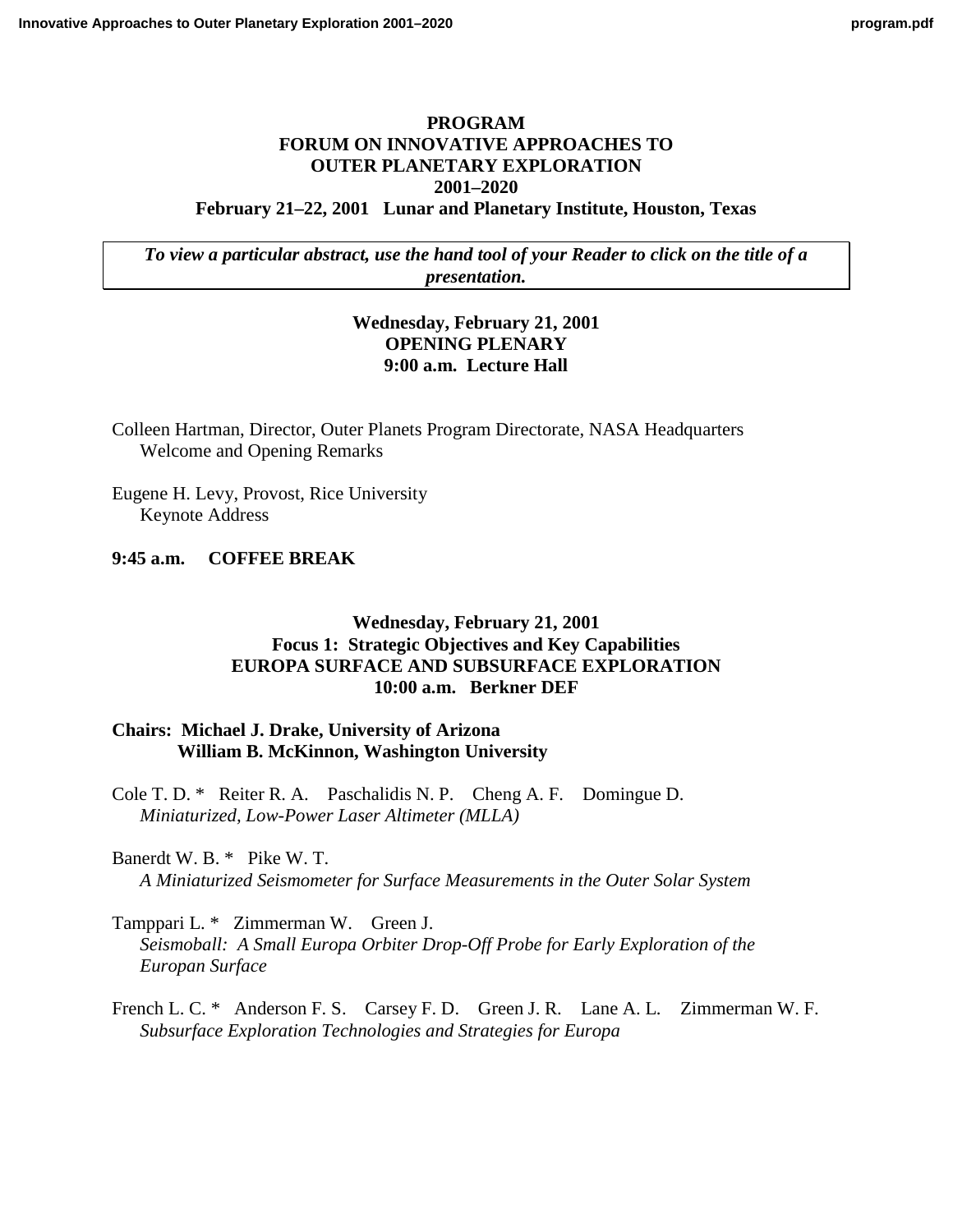Bartlett P. W.\* Rafeek S. Gorevan S. P. Kong K. Y. *[The Inchworm Deep Drilling System for Kilometer Scale Subsurface Exploration of Europa](http://www.lpi.usra.edu/meetings/outerplanets2001/pdf/4085.pdf) (IDDS)* **AND**

*[Subsurface Sample Acquisition and Transfer Systems \(SSATS\)](http://www.lpi.usra.edu/meetings/outerplanets2001/pdf/4089.pdf)*

Izenberg N. R. \* Uy O. M. *[Molecularly Imprinted Polymer Geochemical Detectors for Outer Solar System Exploration](http://www.lpi.usra.edu/meetings/outerplanets2001/pdf/4033.pdf)*

[Livi S. A. \\* Domingue D. L. Brinckerhoff W. B. Wurz P.](http://www.lpi.usra.edu/meetings/outerplanets2001/pdf/4028.pdf)  *ReMaSp: A Reflectron Time-of-Flight Mass Spectrometer*

Wiens R. C. \* Cremers D. A. Nordholt J. E. Blacic J. D. *[Elemental Composition Measurements Using Laser-induced Breakdown Spectroscopy \(LIBS\)](http://www.lpi.usra.edu/meetings/outerplanets2001/pdf/4016.pdf)*

**12:30–2:00 p.m. LUNCH**

# **Wednesday, February 21, 2001 Focus 1: Strategic Objectives and Key Capabilities EUROPA SURFACE AND SUBSURFACE EXPLORATION 2:00 p.m. Berkner DEF**

# **Chairs: Michael J. Drake, University of Arizona William B. McKinnon, Washington University**

Brinckerhoff W. B. \* Cornish T. J. Cheng A. F. McEntire R. W. *[Laser TOF-MS for In Situ Analysis of Outer Planetary Moons and Small Bodies](http://www.lpi.usra.edu/meetings/outerplanets2001/pdf/4072.pdf)*

Swindle T. D. \* Brown R. Greenberg R. Lunine J. McEwen A. *In Situ Chronology in the Outer Solar System*

Patel J. U. \* Blaes B. R. Mojarradi M. M. *[Nonvolatile Memory Solution for Near-Term NASA Missions](http://www.lpi.usra.edu/meetings/outerplanets2001/pdf/4048.pdf)*

[Greenberg R. \\* Tufts B. R. Hoppa G. V. Geissler P.](http://www.lpi.usra.edu/meetings/outerplanets2001/pdf/4081.pdf)  *A Need to Update the Exploration Strategy for Europa*

# McKinnon W. B. \*

*[A Proposed Sequence of Exploration for Europa and the Other Galilean Satellites](http://www.lpi.usra.edu/meetings/outerplanets2001/pdf/4117.pdf)*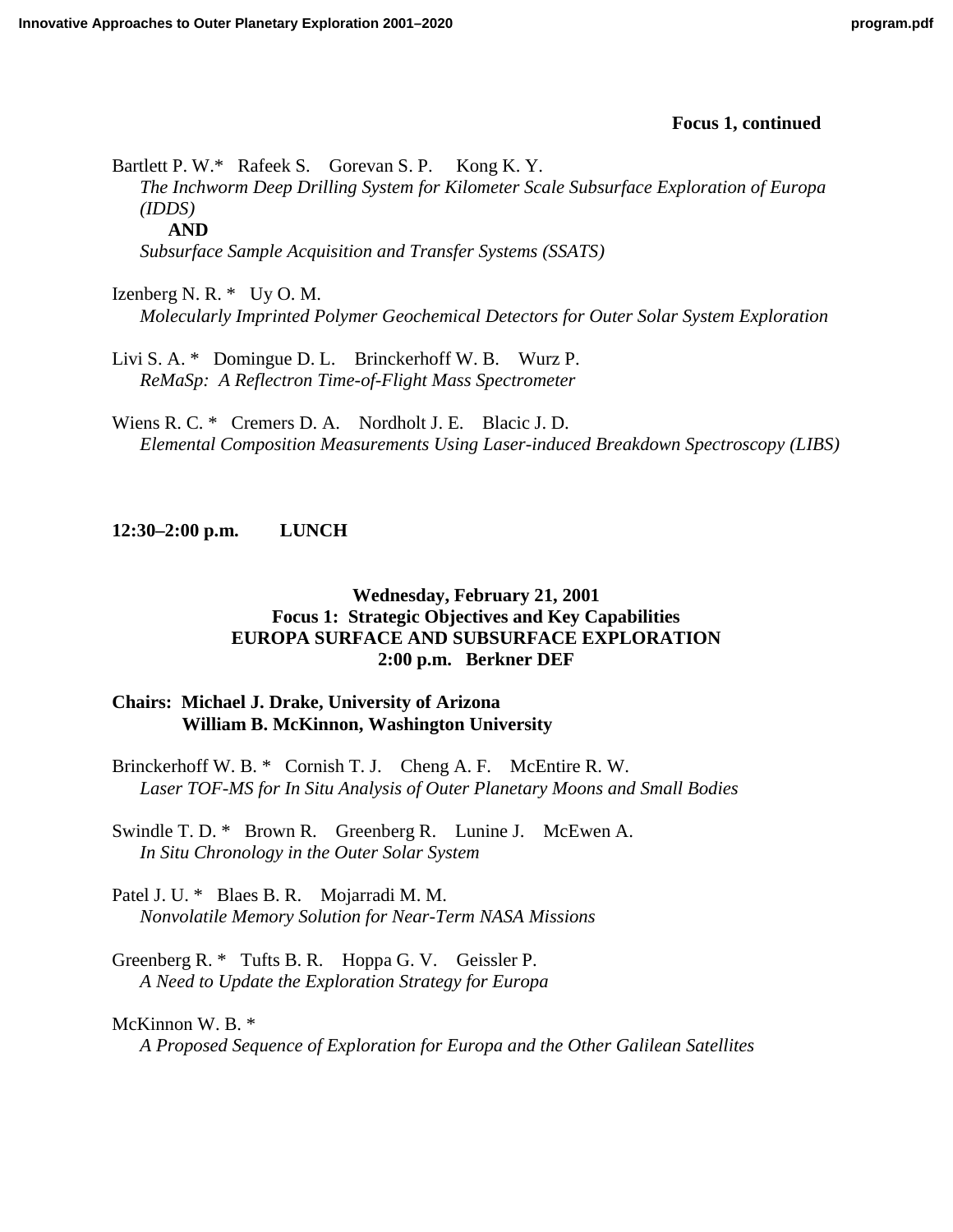# **Thursday, February 22, 2001 Focus 1: Strategic Objectives and Key Capabilities TITAN ATMOSPHERE AND SURFACE EXPLORATION 9:00 a.m. Berkner DEF**

# **Chairs: Michael J. Drake, University of Arizona William B. McKinnon, Washington University Brad Parkinson, Stanford University**

Jensen J. R. \* Raney R. K. *[Delay/Doppler Radar Altimetry for Outer Planet Applications](http://www.lpi.usra.edu/meetings/outerplanets2001/pdf/4045.pdf)*

Beauchamp P. \* Beauchamp J. Dougherty D. Raulin F. Smith M. Welch C. Shapiro R. Lunine J. *Approaches for Exploring the Organic Evolution of Titan's Surface*

Sittler Jr. E. C. \* Acuna M. Burchell M. J. Coates A. Farrell W. Flasar M. [Goldstein B. E. Gorevan S. Hartle R. E. Johnson W. T. K. Kojiro D. R. Niemann H.](http://www.lpi.usra.edu/meetings/outerplanets2001/pdf/4096.pdf)  Nilsen E. N. Nuth J. Smith D. Zarnecki J. C. *Titan Orbiter Aerorover Mission*

Jones J. A. \* *[Inflatable Vehicles for In-Situ Exploration of Titan, Triton, Uranus, Neptune](http://www.lpi.usra.edu/meetings/outerplanets2001/pdf/4023.pdf)*

[Kerzhanovich V. \\* Yavrouian A. Cutts J. Colozza A. Fairbrother D.](http://www.lpi.usra.edu/meetings/outerplanets2001/pdf/4009.pdf)  *Titan Airship Surveyor*

Lorenz R. D. \* *[Flexibility for Titan Exploration: The Titan Helicopter](http://www.lpi.usra.edu/meetings/outerplanets2001/pdf/4003.pdf)*

Young L. A. \* *[Exploration of Titan Using Vertical Lift Aerial Vehicles](http://www.lpi.usra.edu/meetings/outerplanets2001/pdf/4022.pdf)*

Bartlett P. W.\* Rafeek S. \* Kong K. Y. Gorevan S. P. Ummy M. A. *[A Balloon-delivered Subsurface Sample Acquisition and Transfer Mechanism](http://www.lpi.usra.edu/meetings/outerplanets2001/pdf/4119.pdf)* **AND** *[Touch and Go Surface Sampler \(TGSS\)](http://www.lpi.usra.edu/meetings/outerplanets2001/pdf/4088.pdf)*

# **11:15 a.m. COFFEE BREAK**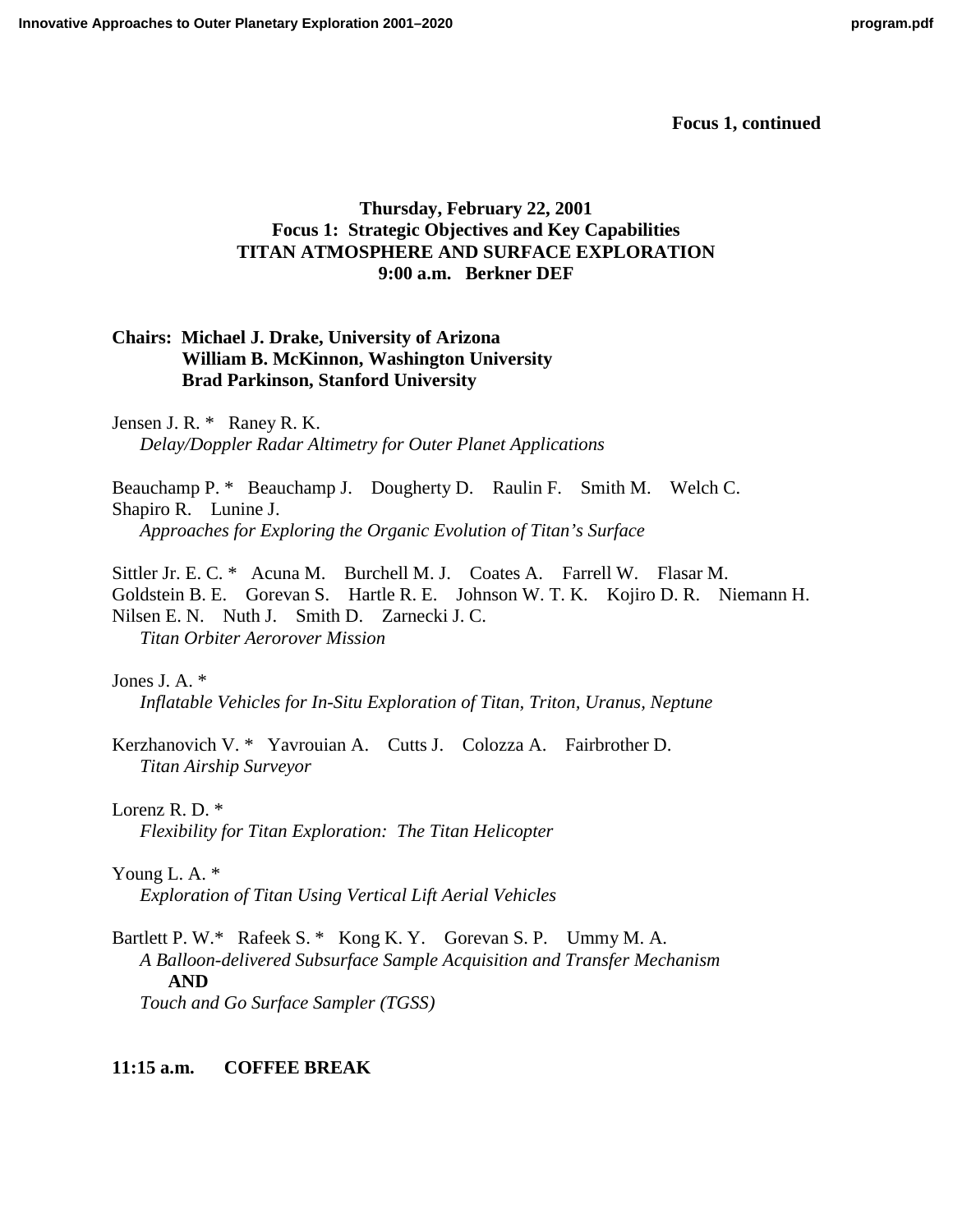## **PLENARY SESSION 11:45 a.m. Lecture Hall**

Tim Kreider *A Cartoonist in Space*

**12:30–2:00 p.m. LUNCH**

# **Thursday, February 22, 2001 Focus 1: Strategic Objectives and Key Capabilities COMET NUCLEUS SAMPLE ANALYSIS AND NEPTUNE/TRITON ENVIRONMENT 2:00 p.m. Berkner DEF**

## **Chairs: Michael J. Drake William B. McKinnon Brad Parkinson, Stanford University**

Weissman P. R. \* Nilsen E. N. Smythe W. D. Marriott J. Reinert R. *Odyssey Comet Nucleus Orbiter: The Next Step in Cometary Exploration*

## Gefert L. P. Oleson S. R. \* Patterson M. J. Schrieber J. McAdams J. *[Sub-Kilowatt Radioisotope Electric Propulsion for Outer Solar System Exploration](http://www.lpi.usra.edu/meetings/outerplanets2001/pdf/4105.pdf)* **AND** *[Pluto/Kuiper Missions with Advanced Electric Propulsion and Power](http://www.lpi.usra.edu/meetings/outerplanets2001/pdf/4103.pdf)*

Lawrence D. J. \* Barraclough B. L. Feldman W. C. Prettyman T. H. Wiens R. C. *[A Combined Gamma-Ray and Neutron Detector for Measuring the Chemical Composition of](http://www.lpi.usra.edu/meetings/outerplanets2001/pdf/4057.pdf) Comets and Other Planetary Bodies*

Rhodes E. \* Goldsten J. *[Miniature Neutron-Alpha Activation Spectrometer](http://www.lpi.usra.edu/meetings/outerplanets2001/pdf/4035.pdf)*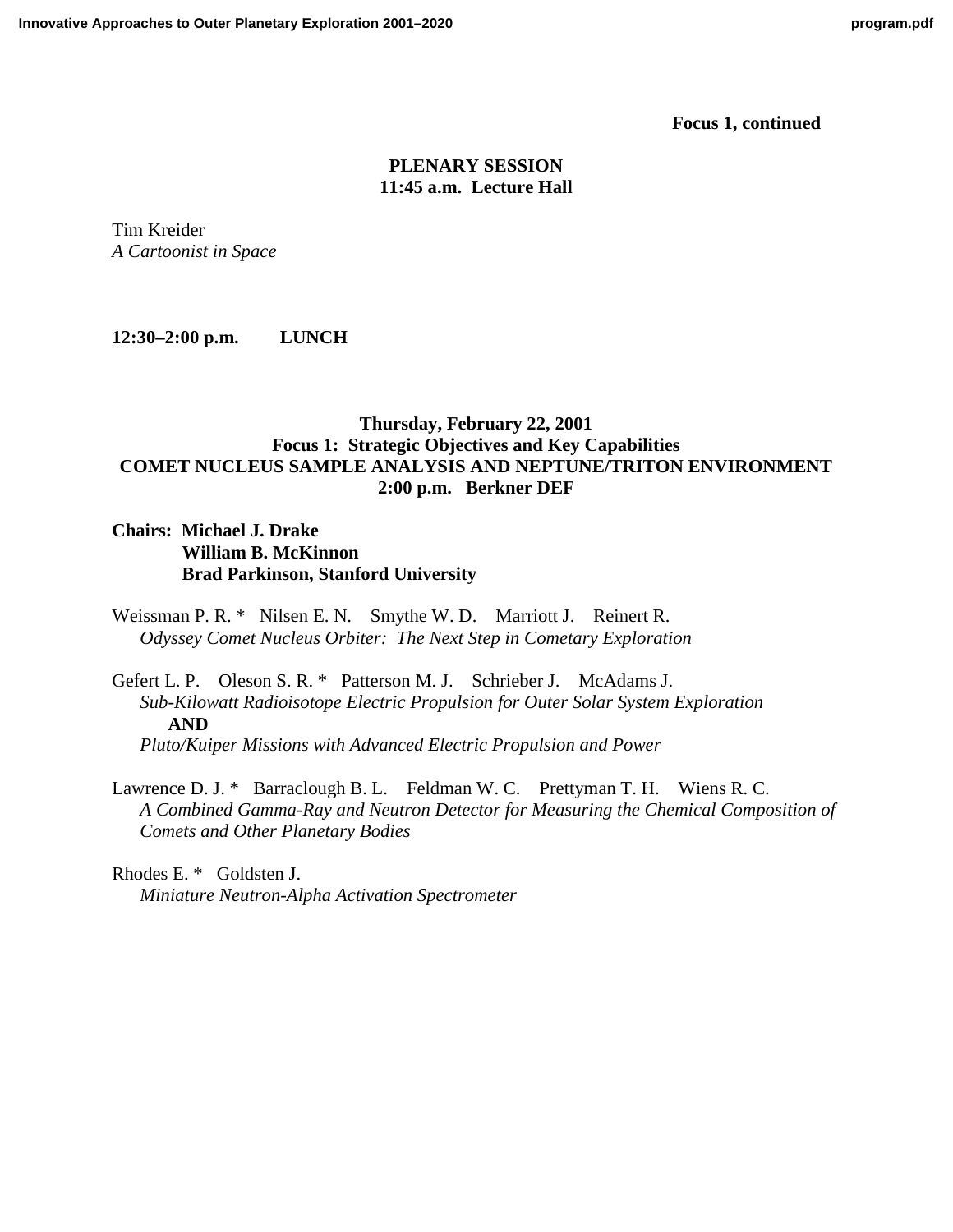[Reisenfeld D. B. Elphic R. C. McComas D. J. Nordholt J. E. Steinberg J. T.](http://www.lpi.usra.edu/meetings/outerplanets2001/pdf/4112.pdf)  Wiens R. C. \* *Ion Mass Spectroscopy for the Outer Solar System*

Green J. R. \* *[The Extraterrestrial Materials Simulation Laboratory](http://www.lpi.usra.edu/meetings/outerplanets2001/pdf/4082.pdf)*

Hammel H. B. \* Porco C. C. Rages K. *[The Case for a Neptune Orbiter/Multi-Probe Mission](http://www.lpi.usra.edu/meetings/outerplanets2001/pdf/4095.pdf)*

**4:00 p.m. ADJOURN**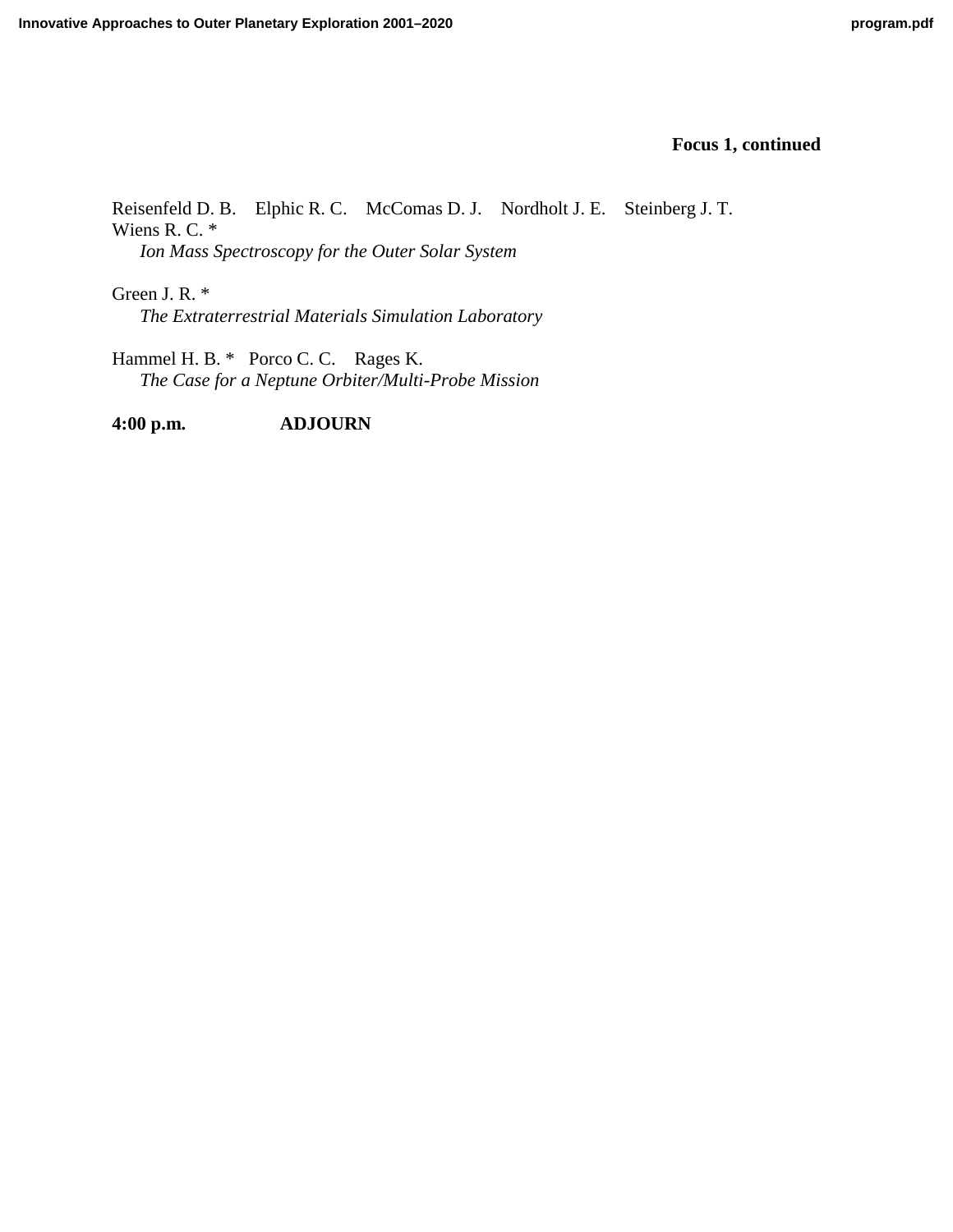## **Wednesday, February 21, 2001 FOCUS 2: OTHER INVESTIGATIONS 10:00 a.m. Hess Room**

## **Chairs: Jonathan Lunine, University of Arizona Brad Parkinson, Stanford University**

[Spilker T. R. \\* Hubbard W. B. Ingersoll A. P.](http://www.lpi.usra.edu/meetings/outerplanets2001/pdf/4020.pdf)  *Flyby Delivers Multiple Deep Jupiter Probes*

Spilker T. R. \*

*[Saturn Ring Observer](http://www.lpi.usra.edu/meetings/outerplanets2001/pdf/4021.pdf)* **AND** *[Saturn Deep Atmospheric Entry Probes Delivered by INSIDE Jupiter Derivative Spacecraft](http://www.lpi.usra.edu/meetings/outerplanets2001/pdf/4113.pdf)*

Freeman A. \* Nilsen E. *[Kuiper Belt Mapping Radar](http://www.lpi.usra.edu/meetings/outerplanets2001/pdf/4034.pdf)*

[Bolton S. J. \\* Owen T. Gautier D. Gulkis S. Janssen M. Atreya S. Guillot T.](http://www.lpi.usra.edu/meetings/outerplanets2001/pdf/4038.pdf)  Anderson J. Allison M. Lunine J. *Jupiter: Atmospheric Sounding and Sensing of the Interior (JASSI)*

[Khurana K. K. \\* Banerdt W. B. Johnson T. V. Russell C. T. Kivelson M. G.](http://www.lpi.usra.edu/meetings/outerplanets2001/pdf/4040.pdf)  Davis P. M. Vidale J. E. *Sounding of Icy Galilean Satellites by Surface Observatories*

Rubincam D. P. \* *[Pluto and Triton: Interactions Between Volatiles and Dynamics](http://www.lpi.usra.edu/meetings/outerplanets2001/pdf/4043.pdf)*

Pappalardo R. T. \* Khurana K. K. Moore W. B. *[The Grandeur of Ganymede: Suggested Goals for an Orbiter Mission](http://www.lpi.usra.edu/meetings/outerplanets2001/pdf/4065.pdf)*

[Horanyi M. \\* Lawrence G. Withnell P. Tuzzolino A. McKibben R. B. Auer S.](http://www.lpi.usra.edu/meetings/outerplanets2001/pdf/4074.pdf)  Grun E. Schwehm G. Svedhem H. *DMOSS: Dust Measurements in the Outer Solar System*

Spencer J. R. \* Smythe W. D. Lopes-Gautier R. McEwen A. S. *A Return to Io: Science Goals and Implementation*

**12:30–2:00 p.m. LUNCH**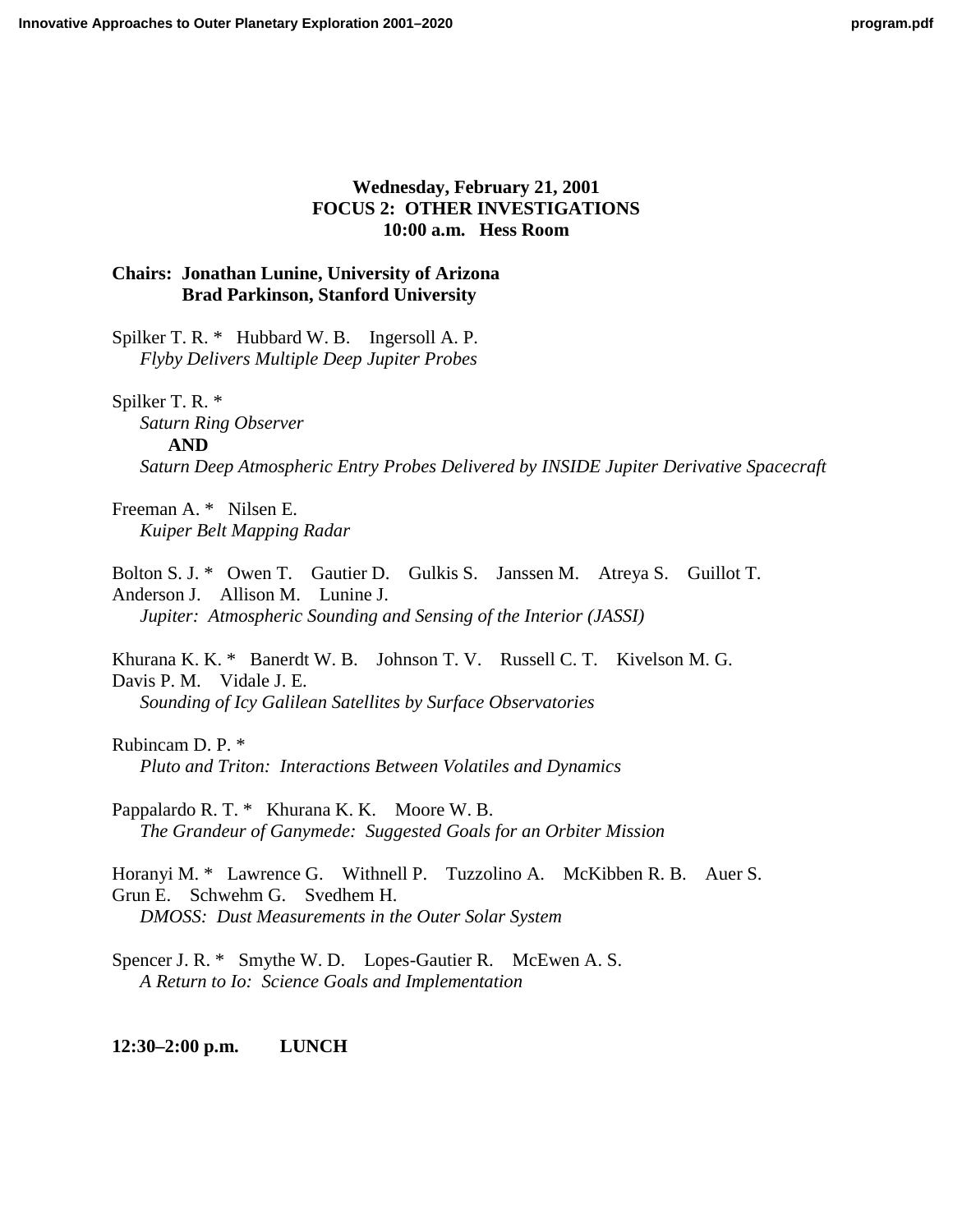## **Wednesday, February 21, 2001 FOCUS 2: OTHER INVESTIGATIONS 2:00 p.m. Hess Room**

### **Chairs: Jonathan Lunine, University of Arizona Brad Parkinson, Stanford University**

Maise G. \* Powell J. Paniagua J. *[A Nuclear Ramjet Flyer for Exploration of Jovian Atmosphere](http://www.lpi.usra.edu/meetings/outerplanets2001/pdf/4086.pdf)*

[Clark B. C. Gamber R. T. Faulconer C. E. \\* Sutter B. M.](http://www.lpi.usra.edu/meetings/outerplanets2001/pdf/4101.pdf)  *Jovian Moon Sampler*

Bérczi Sz. \* Lukács B. *[Search for Ammonia Containing Life Building Blocks in Outer Solar System](http://www.lpi.usra.edu/meetings/outerplanets2001/pdf/4006.pdf)*

Granahan J. C. \* Rupert S. T. *[Hyperspectral Data Compression as an Enabling Technology for Deep Space Missions](http://www.lpi.usra.edu/meetings/outerplanets2001/pdf/4024.pdf)*

Henshaw R. M. Darlington E. H. Hawkins S. E. III\* Heffernan K. J. Humm D. C. Stohbehn K. Thompson P. *A Multifunctional, Multispectral, Outer Planetary Imager*

Blasius K. R. \* Silverman S. H. Christensen P. R. *[Advanced THEMIS for Multispectral Thermal IR Imaging](http://www.lpi.usra.edu/meetings/outerplanets2001/pdf/4111.pdf)*

Turner R. E. \* *[NIAC Support to Innovation in Outer Planet Exploration](http://www.lpi.usra.edu/meetings/outerplanets2001/pdf/4010.pdf)*

Földi T. Bérczi Sz.\*

*[Indicating the Deep Structure \(Below the Icy and Liquid Layers\) of Europa and Titan by](http://www.lpi.usra.edu/meetings/outerplanets2001/pdf/4025.pdf) Measurements with a Giant Solenoid System on Board of an Orbiting Space Probe*

**4:00 p.m. ADJOURN**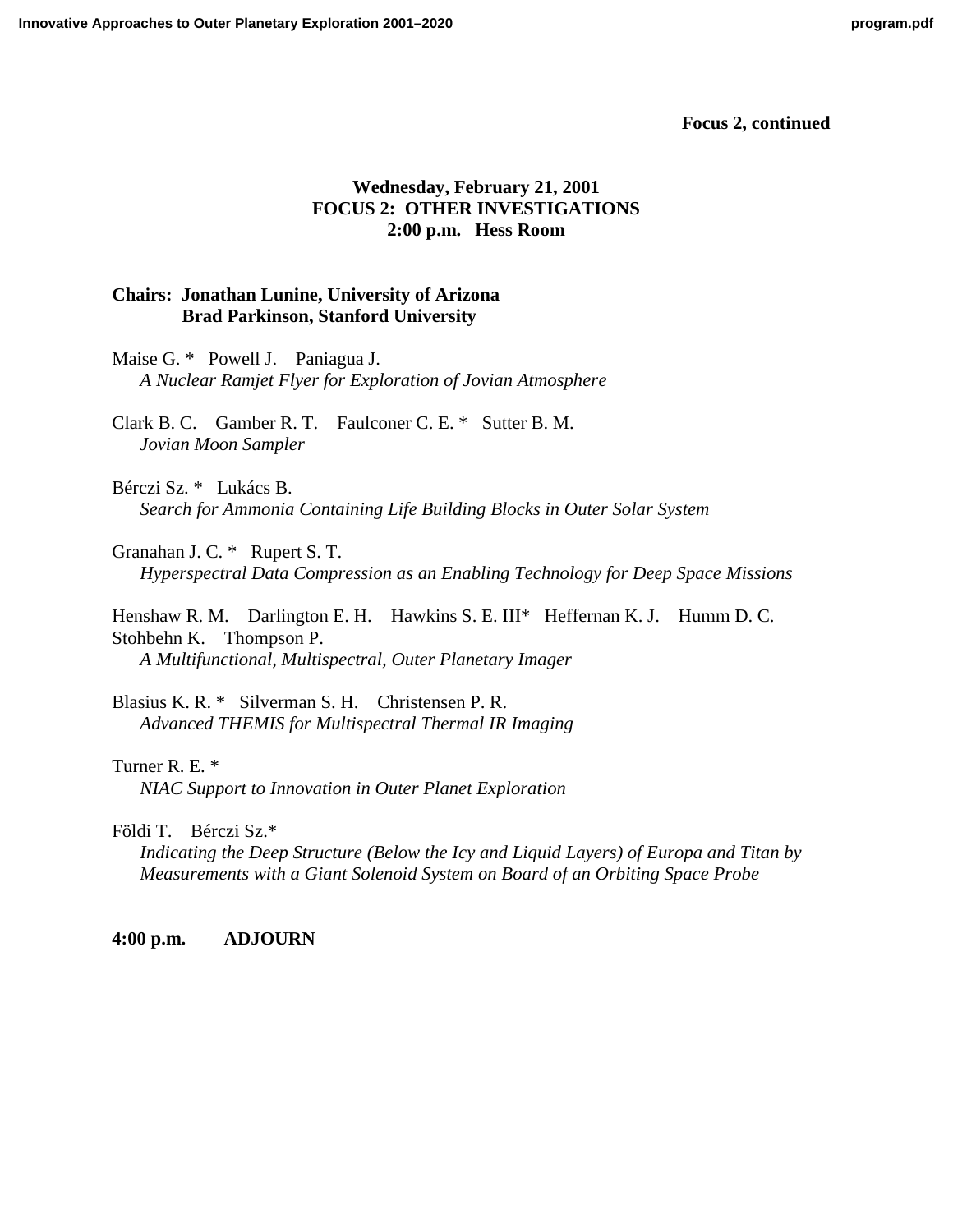## **Wednesday, February 21, 2001 Focus 3: Infrastructure and Multi-Mission Technologies "GETTING THERE" — PROPULSION AND TRAJECTORIES 10:00 a.m. Lecture Hall**

## **Chairs: William A. Jeffrey, Defense Advanced Research Projects Agency Lisa Porter, Defense Advanced Research Projects Agency**

#### Lo M. W.  $*$

*[Petit Grand Tour: Mission Concepts to Outer Planet Satellites Using Non-Conic Low](http://www.lpi.usra.edu/meetings/outerplanets2001/pdf/4118.pdf) Energy Trajectories*

Borowski S. K. \* Cataldo R. L. *[Nuclear Thermal Rocket \(NTR\) Propulsion and Power Systems for Outer Planetary](http://www.lpi.usra.edu/meetings/outerplanets2001/pdf/4031.pdf) Exploration Missions*

Noca M. \* Polk J. E. Lenard R. *[Nuclear Electric Propulsion for the Exploration of the Outer Planets](http://www.lpi.usra.edu/meetings/outerplanets2001/pdf/4060.pdf)*

[Houts M. \\* Van Dyke M. K. Godfroy T. J. Pedersen K. W. Martin J. J. Dickens R.](http://www.lpi.usra.edu/meetings/outerplanets2001/pdf/4073.pdf)  Williams E. Harper R. Salvail P. Hrbud I. Kirkindall A. S. Sorensen K. *Space Fission Propulsion System Development Status*

Powell J. \* Maise G. Paniagua J. *[MITEE: A Compact Ultralight Nuclear Thermal Propulsion Engine for Planetary](http://www.lpi.usra.edu/meetings/outerplanets2001/pdf/4084.pdf) Science Missions*

Patterson M. J. Oleson S. R. \* *[Ion Propulsion Technology Programs at NASA Glenn Research Center](http://www.lpi.usra.edu/meetings/outerplanets2001/pdf/4104.pdf)*

#### Taylor T. S. \*

*[Concepts and Engineering Advances Required for Near-Term Solar Sail Propelled Outer](http://www.lpi.usra.edu/meetings/outerplanets2001/pdf/4070.pdf) Planet Probes*

Nordley G. D. Forward R. L. \* Hoyt R. P.

*[Application of Synergistic Multipayload Assistance with Rotating Tethers \(SMART\) Concept](http://www.lpi.usra.edu/meetings/outerplanets2001/pdf/4090.pdf) to Outer Planet Exploration*

Van Cleve J. E. \* Grillmair C. J. *[Small Nuclear-powered Hot Air Balloons for the Exploration of the Deep Atmosphere of](http://www.lpi.usra.edu/meetings/outerplanets2001/pdf/4107.pdf) Uranus and Neptune*

## **12:30–2:00 p.m. LUNCH**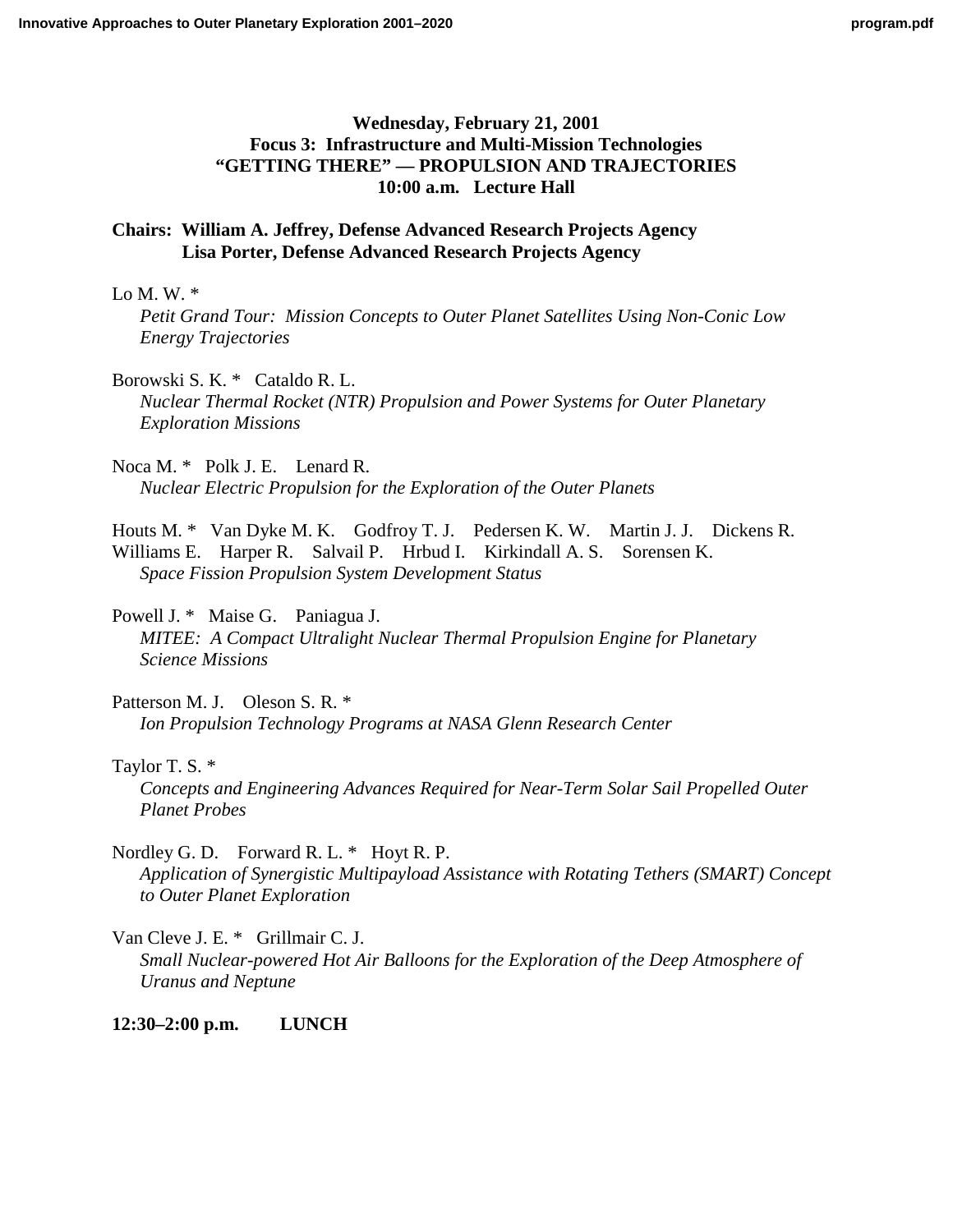# **Wednesday, February 21, 2001 Focus 3: Infrastructure and Multi-Mission Technologies BUS HARDWARE 2:00 p.m. Lecture Hall**

# **Chairs: William A. Jeffrey, Defense Advanced Research Projects Agency Lisa Porter, Defense Advanced Research Projects Agency**

Wiberg D. V. \* Challoner A. D. Shcheglov K. Hayworth K. Bae S. Yee K. Blaes B. D'Agostino S. Stock T. *A Highly Miniaturized Inertial Grade Gyroscope for Space Applications*

Blaes B. R. \* Chau S. N. Kia T. *[Micro Navigator](http://www.lpi.usra.edu/meetings/outerplanets2001/pdf/4041.pdf)* **AND** *[Micro-Avionics Node for Distributed Avionics System](http://www.lpi.usra.edu/meetings/outerplanets2001/pdf/4039.pdf)*

Alkalai L. \* Chau S. Tai A. T. *[Highly Survivable Avionics Systems for Long-Term Deep Space Exploration](http://www.lpi.usra.edu/meetings/outerplanets2001/pdf/4079.pdf)*

Hunter D. J. \*

*[Integrated Avionics System \(IAS\), Integrating 3D Technology on a Spacecraft Panel](http://www.lpi.usra.edu/meetings/outerplanets2001/pdf/4054.pdf)*

Reynolds E. L. \*

*[Use of Hibernation Modes for Deep Space Missions as a Method to Lower Mission](http://www.lpi.usra.edu/meetings/outerplanets2001/pdf/4092.pdf) Operations Costs*

**3:30–3:45 p.m. COFFEE BREAK**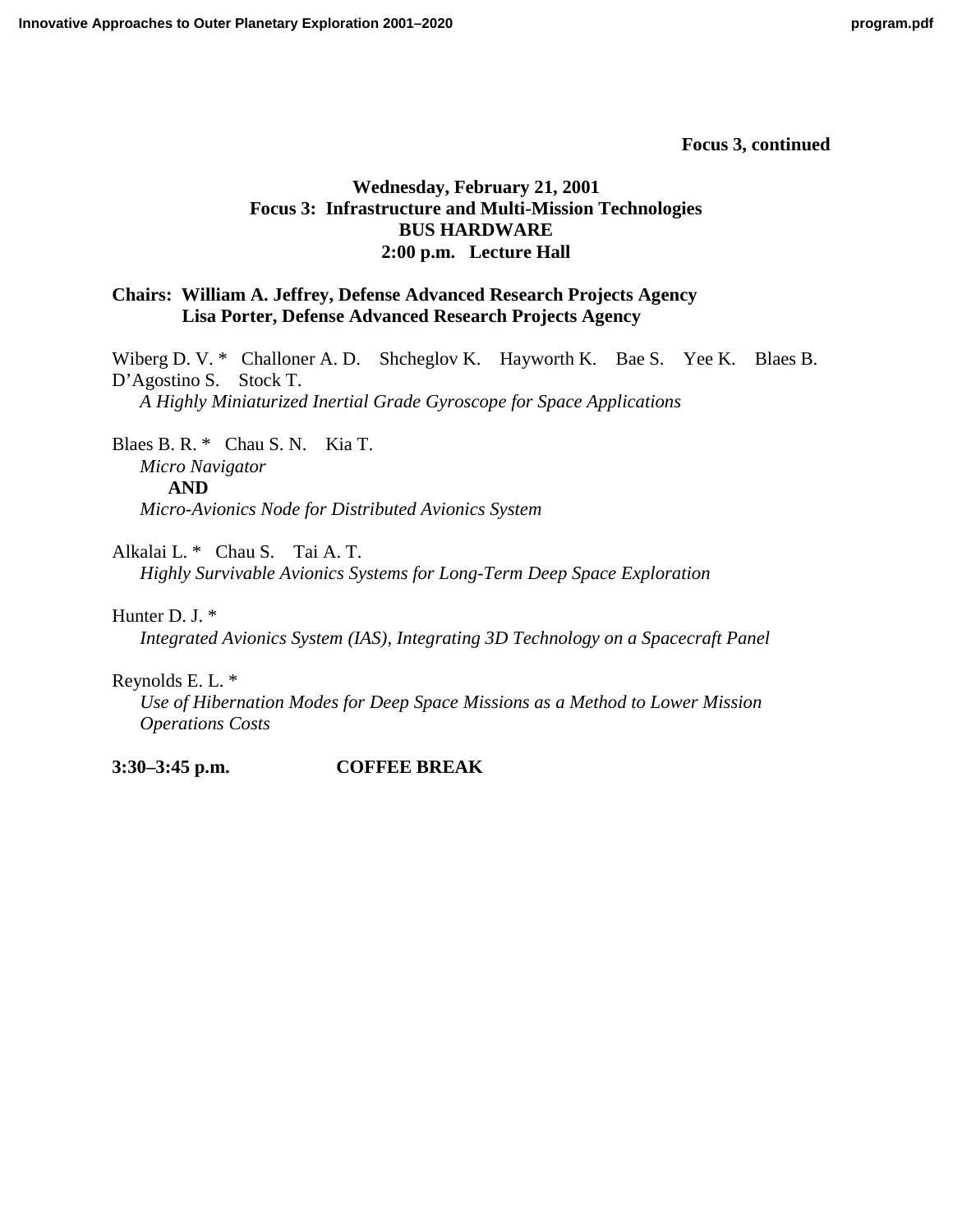# **Wednesday, February 21, 2001 Focus 3: Infrastructure and Multi-Mission Technologies ELECTRONICS 3:45 p.m. Lecture Hall**

# **Chairs: William A. Jeffrey, Defense Advanced Research Projects Agency Lisa Porter, Defense Advanced Research Projects Agency**

[Patel J. U. \\* Cressler J. Li Y. Niu G.](http://www.lpi.usra.edu/meetings/outerplanets2001/pdf/4046.pdf)  *Electronics for Extreme Environments*

Schatzel D.V.\* D'Agostino S.A. Del Castillo L. Graber R. W. Mottiwala A. *[System Miniaturization Via Heterogeneous Integration of Electronic Devices for](http://www.lpi.usra.edu/meetings/outerplanets2001/pdf/4058.pdf) Deep Space Missions*

**AND**

*[Heterogeneous Integration, an Approach to High Flexibility and High Density](http://www.lpi.usra.edu/meetings/outerplanets2001/pdf/4049.pdf) Electronic Packaging*

Mojarradi M. M. \* Blaes B. Blalock B. J. Brandon E. J. Buck K. Houge D. Kolawa E. A. Li H. W. Lieneweg U. Mantooth A. Ulrich R. Wasef M. Wesseling E. White V.

*[A Library of Rad Hard Mixed-Voltage/Mixed-Signal Building Blocks for Integration of](http://www.lpi.usra.edu/meetings/outerplanets2001/pdf/4047.pdf) Avionics Systems for Deep Space*

**AND**

*[Integration of Passive Components for Spacecraft Avionics](http://www.lpi.usra.edu/meetings/outerplanets2001/pdf/4053.pdf)*

Mojarradi M. M.\* Blalock B. J. Boyd R. M. Jackson S. A. Kuhn W. B. Li H. W. McNutt T. Mantooth A. Shumaker E. A.

*[An Active Substrate Driver for Enabling Mixed-Voltage SOI Systems-On-A-Chip](http://www.lpi.usra.edu/meetings/outerplanets2001/pdf/4044.pdf)* **AND** *[Electrically Isolating Subsystems in SOAC Technologies](http://www.lpi.usra.edu/meetings/outerplanets2001/pdf/4050.pdf)*

**AND**

*[Electrically Isolating Thermally Coupled Device for Noise Suppression of Circuits in](http://www.lpi.usra.edu/meetings/outerplanets2001/pdf/4051.pdf) Deep Space*

- [Dickman J. E. \\* Patterson R. L. Overton E. Hammoud A. N. Gerber S. S.](http://www.lpi.usra.edu/meetings/outerplanets2001/pdf/4027.pdf)  *Low-Temperature Spacecraft: Challenges/Opportunities*
- [Stoica A. \\* Thakoor A. Keymeulen D. Zebulum R. Daud T. Toomarian B.](http://www.lpi.usra.edu/meetings/outerplanets2001/pdf/4059.pdf)  *Evolvable Hardware for Extreme Environments: "Hot or Cold, We Live Long"*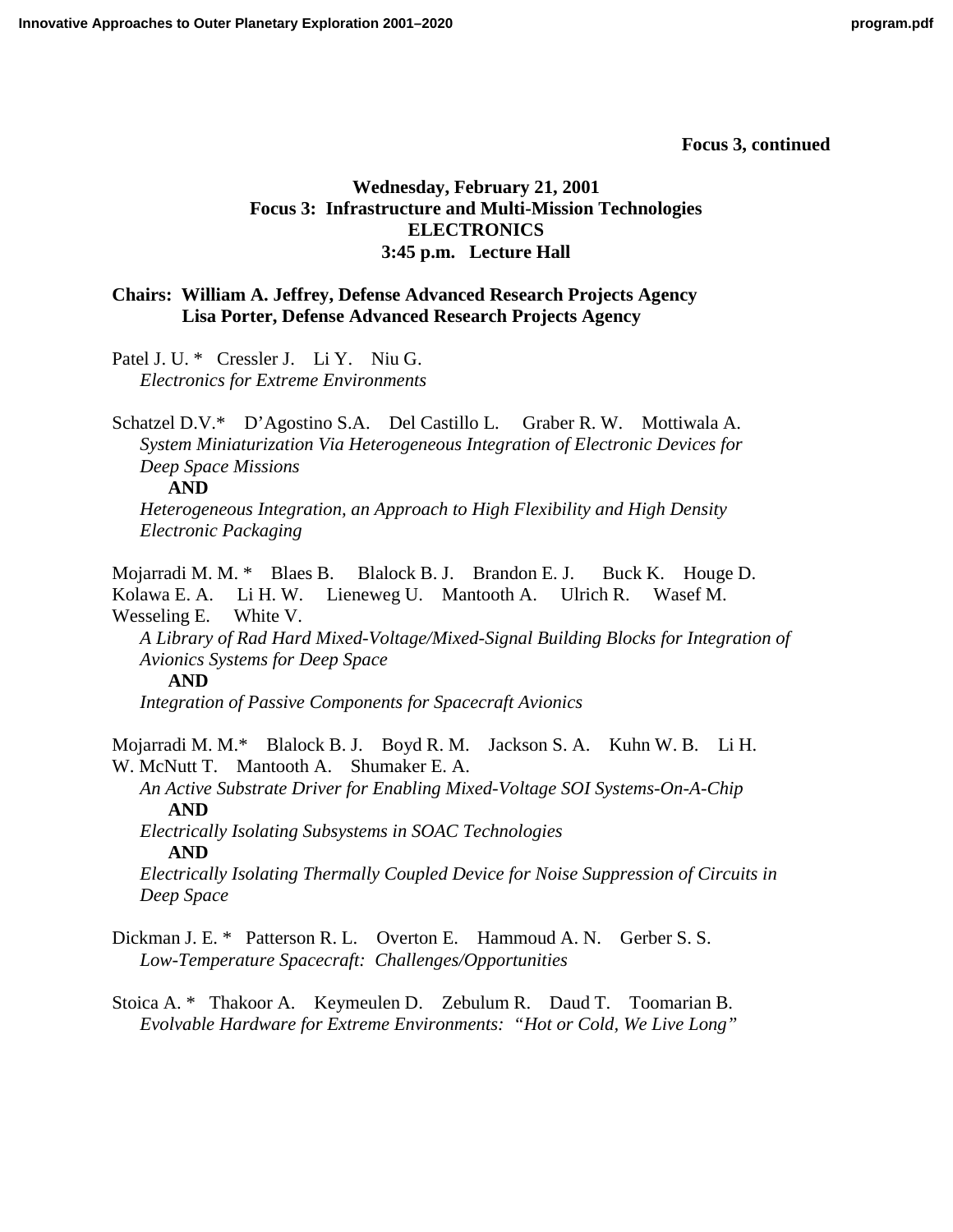# **Thursday, February 22, 2001 Focus 3: Infrastructure and Multi-Mission Technologies POWER 9:00 a.m. Lecture Hall**

# **Chairs: William A. Jeffrey, Defense Advanced Research Projects Agency Lisa Porter, Defense Advanced Research Projects Agency Jonathan Lunine, University of Arizona**

[Reitsema H. J. \\* Smith E. J. Spilker T. Reinert R.](http://www.lpi.usra.edu/meetings/outerplanets2001/pdf/4115.pdf)  *Significant Science at Jupiter Using Solar Power*

Gallagher D. L. \* Garbe G. P. Talley C. Moore J. *[Initial Results from the Jovian Electrodynamic Tether Systems \(JETS\) Study](http://www.lpi.usra.edu/meetings/outerplanets2001/pdf/4067.pdf)*

Shaltens R. K. \* Mason L. S. Schreiber J. G. *[Stirling Radioisotope Power System as an Alternative for NASA's Deep Space Missions](http://www.lpi.usra.edu/meetings/outerplanets2001/pdf/4069.pdf)*

Wahlquist E. J. \* *[Radioisotope Power Systems for Outer Planet Missions](http://www.lpi.usra.edu/meetings/outerplanets2001/pdf/4102.pdf)*

- West W. C. \* Whitacre J. F. Bugga R. V. Brandon E. J. Studor G. F. *[Micro-Power Sources Enabling Robotic Outpost Based Deep Space Exploration](http://www.lpi.usra.edu/meetings/outerplanets2001/pdf/4036.pdf)*
- [Fleurial J.-P. \\* Patel J. Snyder G. J. Huang C.-K. Averback R. Hill C. Chen G.](http://www.lpi.usra.edu/meetings/outerplanets2001/pdf/4120.pdf)  *Solid-State Power Generating Microdevices for Distributed Space System Architectures*

**10:45–11:00 a.m. COFFEE BREAK**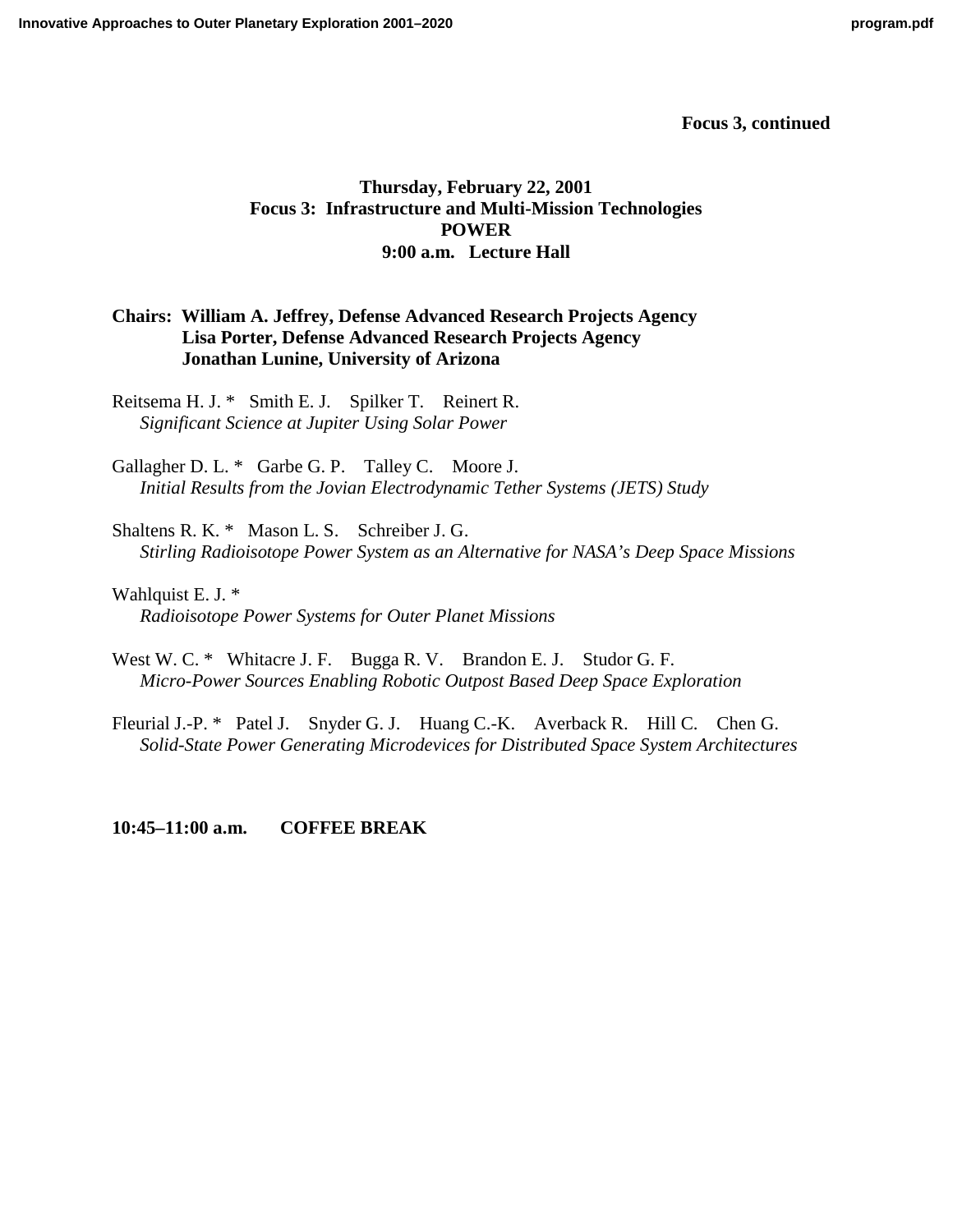# **Thursday, February 22, 2001 Focus 3: Infrastructure and Multi-Mission Technologies INFRASTRUCTURE 11:00 a.m. Lecture Hall**

# **Chairs: William B. Jeffrey, Defense Advanced Research Projects Agency Lisa Porter, Defense Advanced Research Projects Agency Jonathan Lunine, University of Arizona**

Chau S. N. \* Hunter D. J. Lang M. *[A Multi-Mission Testbed for Advanced Technologies](http://www.lpi.usra.edu/meetings/outerplanets2001/pdf/4030.pdf)* **AND** *[Challenging Technology, and Technology Infusion into the 21st Century](http://www.lpi.usra.edu/meetings/outerplanets2001/pdf/4055.pdf)*

Jones D. L. \* Weinreb S. Preston R. A. *[A Large Array of Small Antennas to Support Future NASA Missions](http://www.lpi.usra.edu/meetings/outerplanets2001/pdf/4098.pdf)*

[Carsey F. D. \\* Anderson F. S. French L. C. Green J. R. Jones J. A. Lane A. L.](http://www.lpi.usra.edu/meetings/outerplanets2001/pdf/4007.pdf)  Leger P. C. Zimmerman W. F. *Technologies for Icy Bodies' Access, Operations and Science*

# **PLENARY SESSION 11:45 a.m. Lecture Hall**

Tim Kreider *A Cartoonist in Space*

**12:30–2:00 p.m. LUNCH**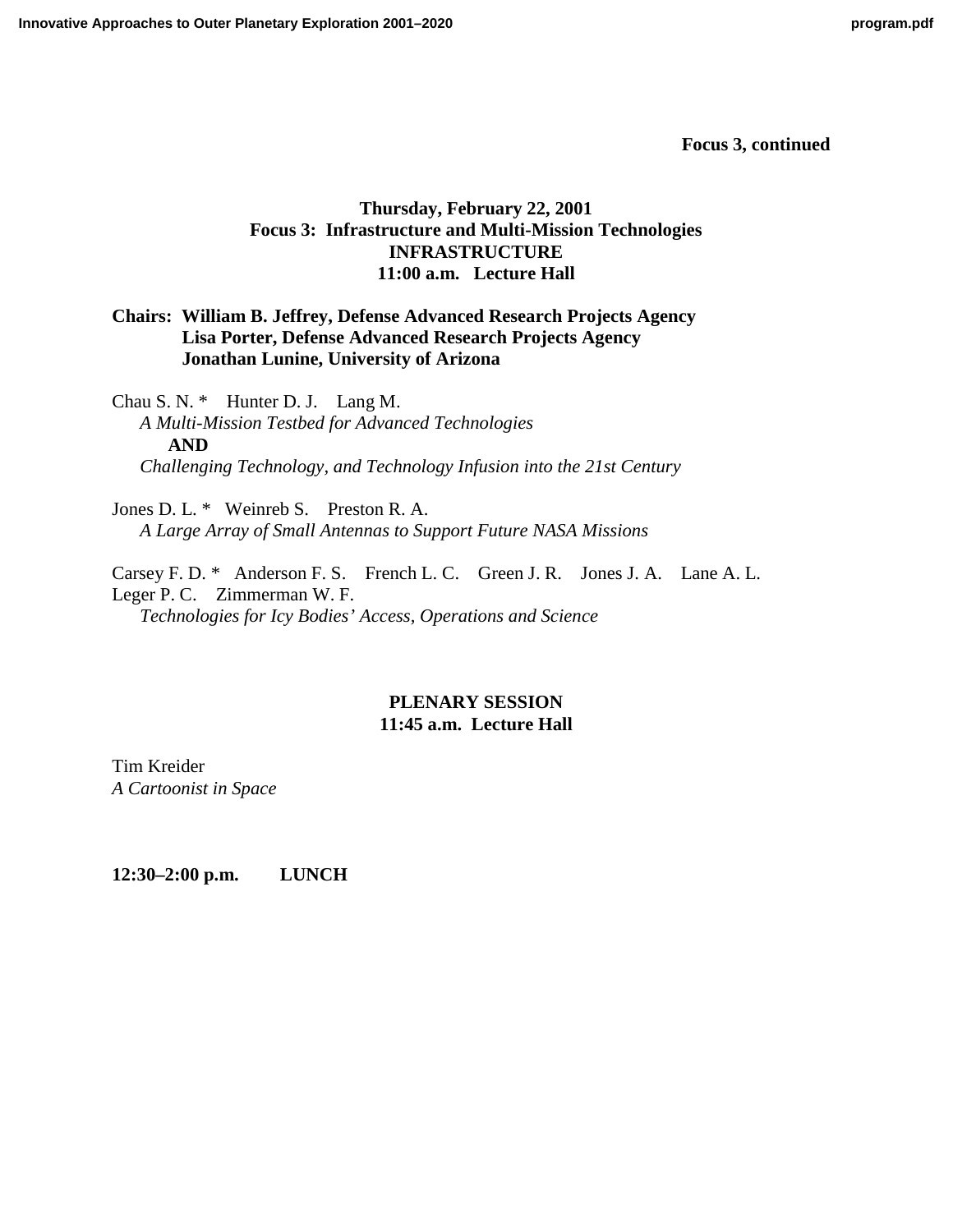# **Thursday, February 22, 2001 Focus 3: Infrastructure and Multi-Mission Technologies SENSORS 2:00 p.m. Lecture Hall**

# **Chairs: William A. Jeffrey, Defense Advanced Research Projects Agency Lisa Porter, Defense Advanced Research Projects Agency Jonathan Lunine, University of Arizona**

Blaes B. R. \* Eyre F. B. *[Miniature Free-Flying Magnetometer Utilizing System-On-A-Chip Technology](http://www.lpi.usra.edu/meetings/outerplanets2001/pdf/4037.pdf)*

Wiberg D. V. \* Eyre F. B. Orient O. Chutjian A. Garkarian V. *[Toward a Micro Gas Chromatograph/Mass Spectrometer \(GC/MS\) System](http://www.lpi.usra.edu/meetings/outerplanets2001/pdf/4068.pdf)*

[Fijany A. Klimeck G. Leon R. Qiu Y. Toomarian N. \\*](http://www.lpi.usra.edu/meetings/outerplanets2001/pdf/4026.pdf) *Quantum Dots Based Rad-Hard Computing and Sensors*

[Bell L. D. \\* Boer E. A. Ostraat M. L. Brongersma M. L. Flagan R. C. Atwater H. A.](http://www.lpi.usra.edu/meetings/outerplanets2001/pdf/4080.pdf)  deBlauwe J. Green M. L. *A Radiation-Tolerant, Low-Power Non-Volatile Memory Based on Silicon Nanocrystal Quantum Dots*

[Noca F. \\* Hunt B. D. Hoenk M. E. Choi D. Kowalczyk R. Williams R. Xu J.](http://www.lpi.usra.edu/meetings/outerplanets2001/pdf/4083.pdf)  Koumoutsakos P. *Nanotube-based Sensors and Systems for Outer Planetary Exploration*

[Chao T. H. \\* Reyes G. F. Zhou H.](http://www.lpi.usra.edu/meetings/outerplanets2001/pdf/4015.pdf)  *Compact Holographic Data Storage*

**3:45–4:00 p.m. COFFEE BREAK**